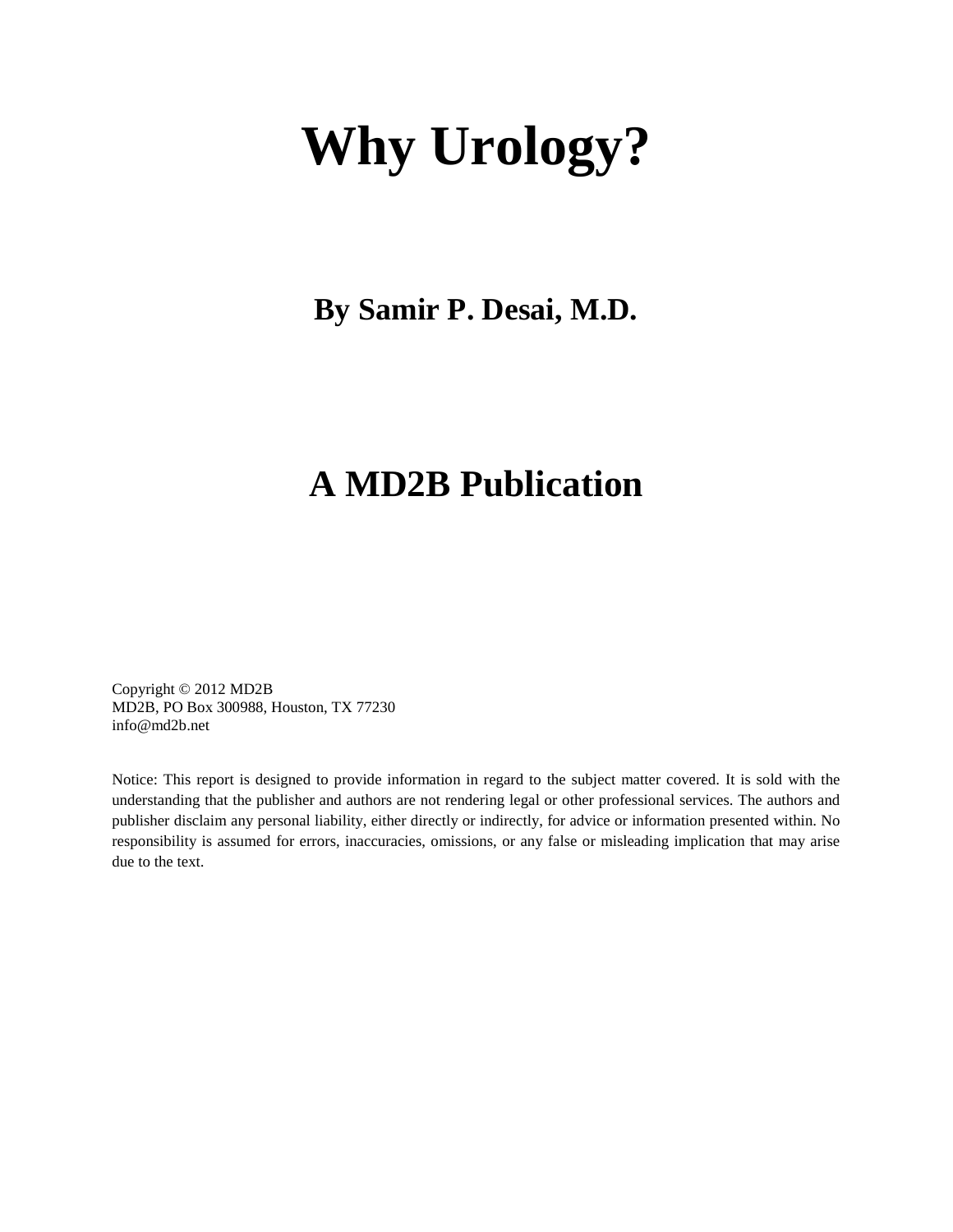#### **9 Reasons Why Medical Students Choose Urology as a Career**

In a survey of approximately 250 urology applicants, researchers asked the question, "What caused you to pursue the specialty of urology?" The factors are listed below in descending order. The frequency of citation by urology applicants as a percentage is also presented.

**1** Mix of medicine and surgery / clinic and procedures (28%). One applicant wrote that he was drawn to the specialty because of "the wide range of office, surgical, and procedural techniques used in this field." For another applicant, the availability of treatments that led to successful outcomes was particularly appealing. "The diagnosis and treatment of common problems that can actually be treated with a high degree of surgery with both surgery and medicine."

2 Diversity of urological procedures (26%). "Urology also has a wide variety of challenging cases, big and small, from stones to caval thrombectomies," wrote one applicant.

**3** Prior clinical exposure to the field (25%)

**4**Interest in surgery (21%)

**5** Mentorship in urology (18%)

**6**Interest in urological disease or a urological subspecialty (17%). "During the first two years of medical school, I was fascinated by everything related to the genitourinary system," wrote one applicant. "I found the anatomy, physiology, and pathology very intriguing."

**7** Lifestyle and happiness of urologists (15%)

**8** Characteristics of urology patients (15%)

**9** Urology research (5%)

From Kerfoot B, Nabha K, Masser B, McCullough D. What makes a medical student avoid or enter a career in urology? Results of an international survey. *J Urol* 2005; 174 (5): 1953-7.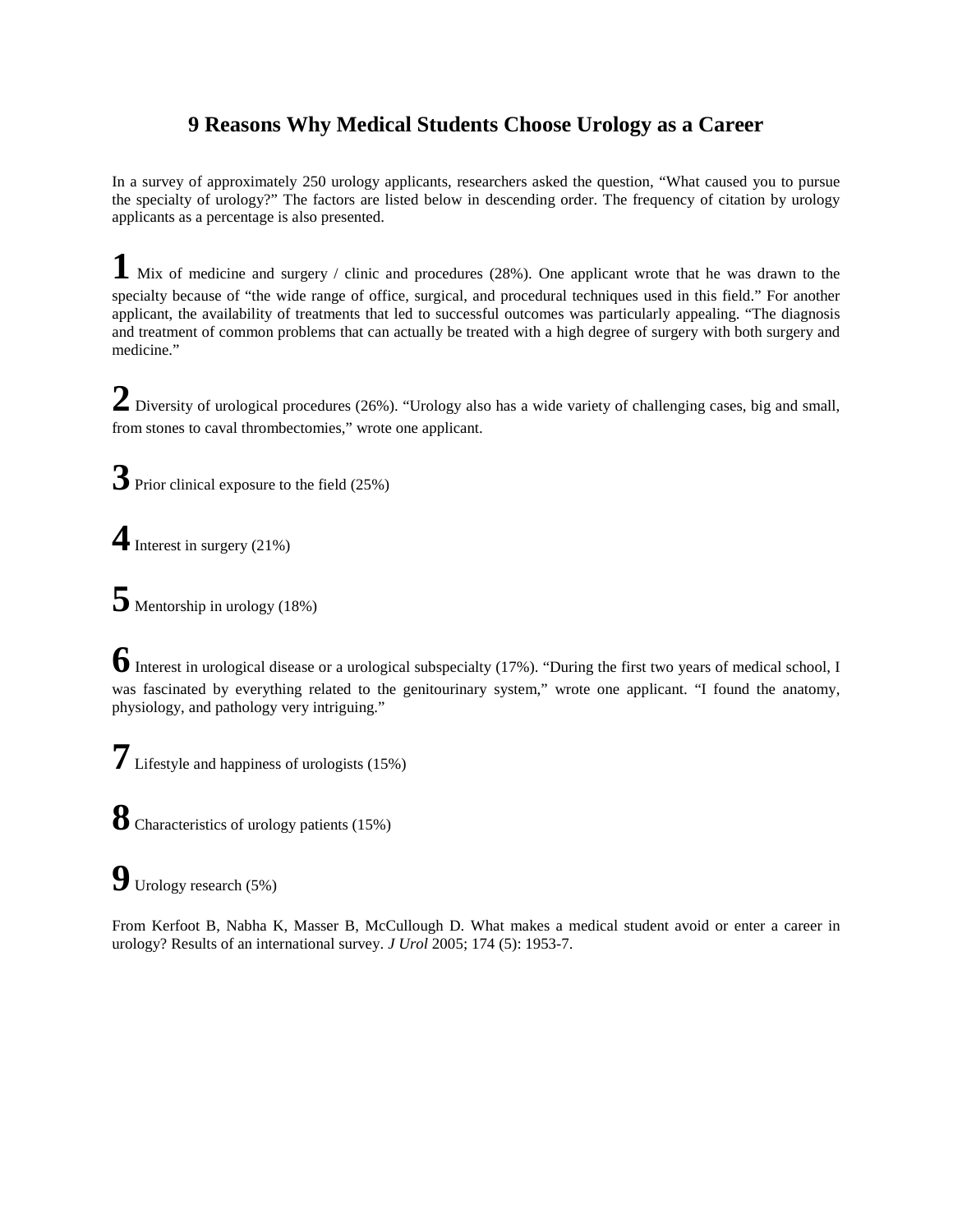#### **10 Reasons Why Urologists Entered the Specialty**

In a survey of over 350 urologists, researchers sought to determine the factors that led urologists to enter the specialty as opposed to other surgical specialties. The factors are listed in descending order along with the percentage of respondents indicating the factor as being important.

**1** Inspirational role models (38.3%)

2 Exposure to urology during training (32.5%)

**3** Variety of open and endoscopic urological procedures (25.7%)

**4** Quiet on-calls and sociable lifestyle (18.7%)

**5**"Nice" personalities of urologists making them pleasant to work with

**6** Diversity and range of conditions treated

**7** Career opportunities and job availability

**8**"Nice" patient population to whom urological procedures make a difference

**9** Logical approach to diagnosis and investigations

10 Well-defined or "circumscribed" specialty

From Shah J, Manson J, Boyd J. Recruitment in urology: a national survey in the UK. *Ann R Coll Surg Engl* 2004; 86: 186-9.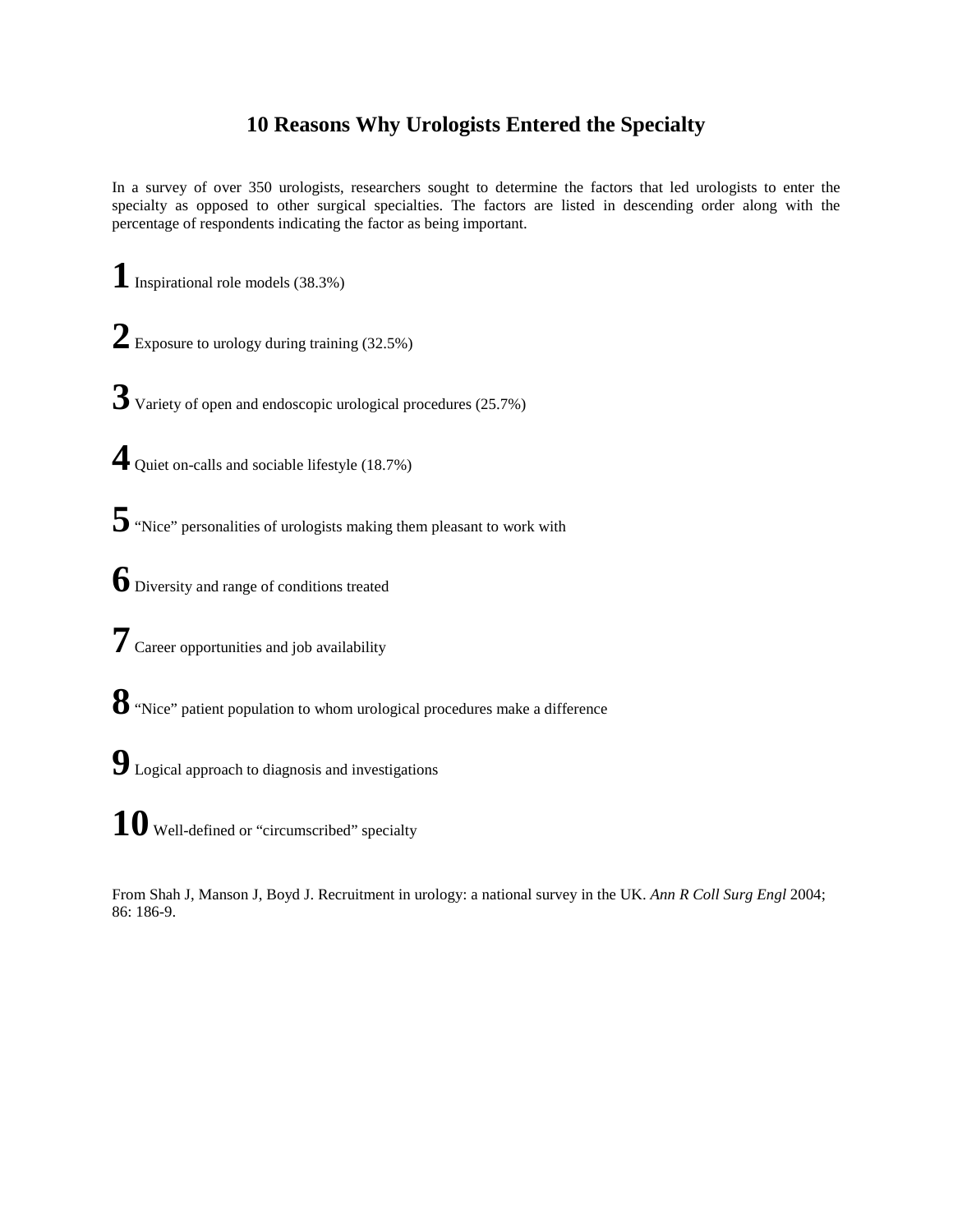#### **20 Urologists Offer Reasons Why They Chose the Specialty**

#### **1**

Urology is a challenging specialty that combines an exciting and diverse operative experience with an active office practice. In the operating room, the breadth of urology encompasses laparoscopic and open surgery, endoscopic procedures, and microsurgery. The patient population served by urology involves all age groups and all genders. Urology is at the forefront of a number of technologic advances in surgery ranging from new diagnostic techniques to innovative minimally invasive operative strategies. I have never met an unhappy urologist. This is a very rewarding discipline in which I can honestly say I have never met a urologist who was disappointed with his or her career choice. The patient population and the clinical problems encountered are diverse. Urology has a healthy mix of both surgery and medicine.<sup>1</sup>

University of Alberta

I pursued medicine for intellectual curiosity and believed it would strengthen my then career choice of bioengineering. Through medicine, I could better understand how the body works. While studying medicine, I was drawn to surgery. I experienced urological surgery, and found it to be the most interesting surgical subspecialty. As a field, urological surgery is so diverse: simple to very complex surgeries; open to noninvasive and minimallyinvasive procedures including the use of robotics.<sup>2</sup>

James Brown, MD

Urology is a surgical specialty. There is a wonderful variety; from major oncological cases which I enjoy, smaller stone cases using new and interesting technology, and also the ongoing patient interaction that makes the office work enjoyable. We are fortunate in this field to also deal with illnesses that are often curable and outcomes that are often very positive.<sup>3</sup>

**3**

Dr. William Meade

## **2**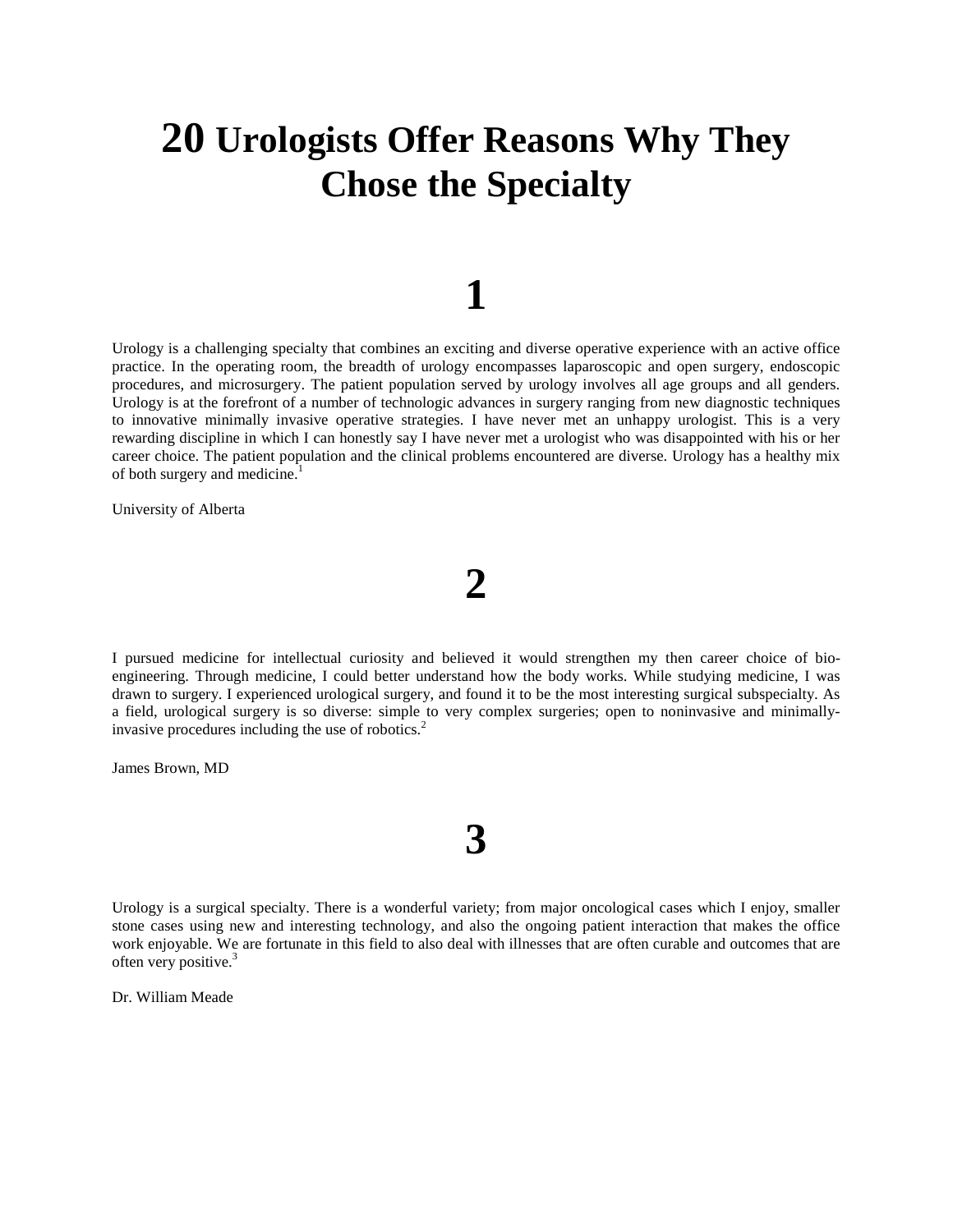I choose urology for several reasons. Urology is one of the rare specialties of medicine that has a good balance of both in office medical patient care as well as surgical procedures. Urology is a field that generally requires the patients to be followed over a long term. This was appealing to me because I wanted to develop a relationship with my patients. Urology has a wide variety of surgical procedures. There are the simple in office cystoscopies and vasectomies to procedures in the operating room. The operating room has a wide variety of procedures including the traditional open procedures to laparoscopic and endoscopic procedures. I am a "hands on" type of person and therefore I wanted a variety of procedures. Another major reason of why I chose urology was the major need for women in urology. I was the 2nd woman to graduate from my urology residency program in 2001. Women in general prefer to see women physicians. I knew that there was a definite need for women in urology. Serving on the Board of Women in Urology I can tell you that more and more women are entering urology residencies and almost 1/3 of current urology residents are women. In the next 10 years there it will not be so unusual to see a woman urologist. The last reason I chose urology was because it still allows me to have a family and yet be a surgeon. There are few urological emergencies that cannot wait until the morning. This allows for more time at home with my family.<sup>4</sup>

Tracy Cannon-Smith, MD

#### I trained in general surgery, but there was a lot of life and death stuff, which was wrenching for me. Every time I lost a patient, I'd go to the bathroom and cry. It's a personality thing. This is the one thing that intrigued me. There were few women in urology, and I thought, "Why not?" I saw it as a challenge, and I was fortunate to have good role models, women who allowed me to see that it was a good field. I still like surgery; I like fixing things with my hands. It gives me a feeling of satisfaction to fix things. And urologists as a group are good-natured people. You must have a good sense of humor dealing with urology and gynecology.<sup>5</sup>

**5**

Dr. Jenelle Foote

#### **6**

During medical school we rotated through many different specialties and I thought I wanted to go into surgery. I finished medical school and started my training in general surgery at UT Houston Medical School. In our first year of training, called our internship, we rotate through the surgical sub-specialties. For the first time I did a urology rotation. One of my senior residents was a chemical engineer before he went to medical school. He told me, "You are going to love urology- it's like chemical engineering- it deals with pumps, valves, filters and flow systems". He was right, urology just made sense. I switched from general surgery to training in urology, it was the best decision I have ever made. Urology is a great specialty because we have the opportunity to really help people. Because of the way the kidneys handle chemicals, we have tests that enable us to very specifically diagnose problems. We have other tests which help sort different types of bladder and prostate problems. With good tests, we can determine more specific treatment and the results of the treatment are much better. There is very little "exploratory" surgery in urology. We don't operate on all our patients. Some patients we help with medication. We also use physical therapy, biofeedback, radiation therapy and cryotherapy. The variety of treatment options keeps urology interesting and constantly expanding.<sup>6</sup>

James D. McAndrew, MD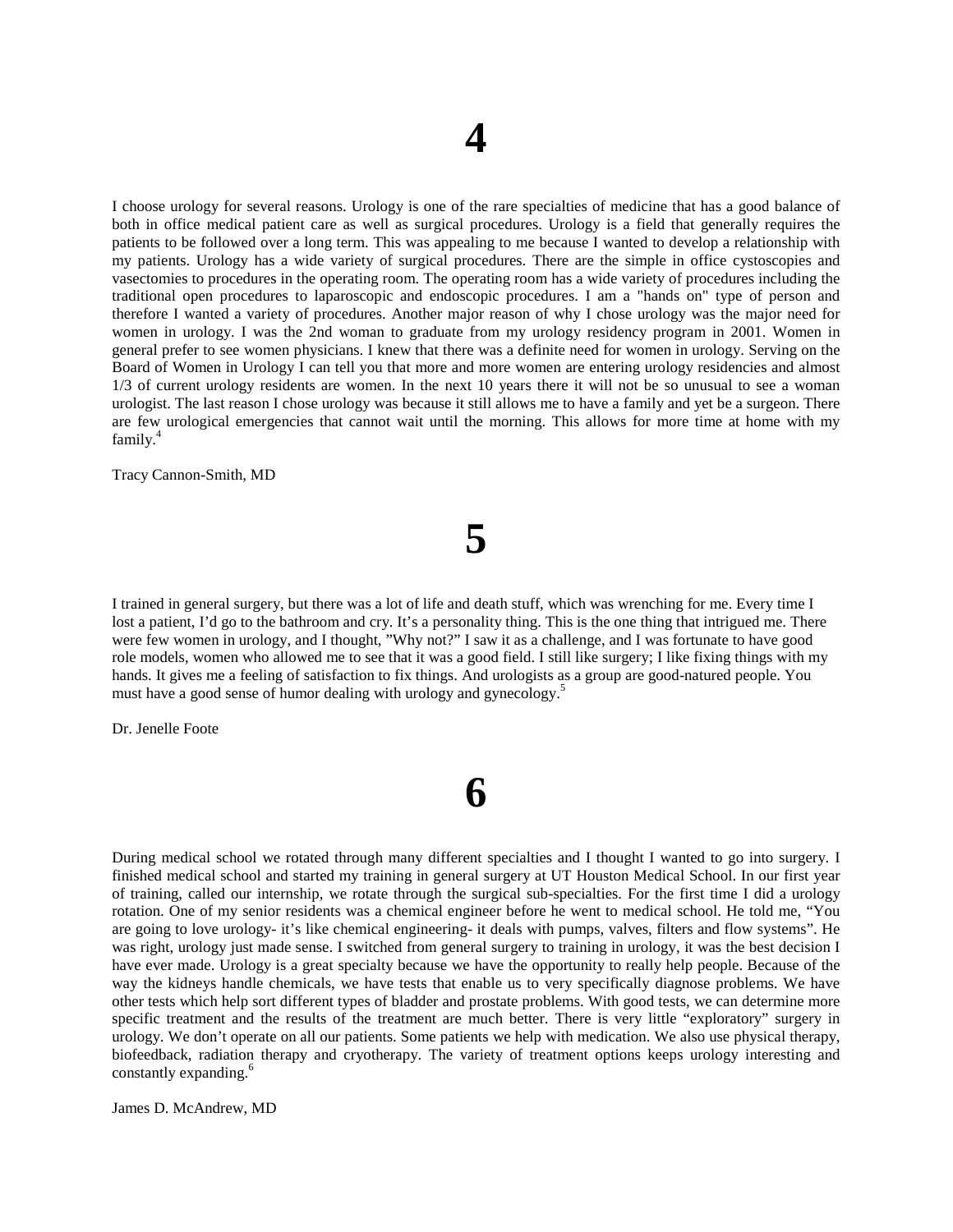I always wanted to study surgery and my original career was that of a general surgeon. As part of this I did quite a lot of urology and enjoyed it but it became apparent that urology would go off and become a specialty itself. So I left general surgery to become a urologist. There are immense technical advances in urology and things are moving forward quickly. I really do enjoy all aspects of urology, from ward work and outpatients to challenging operations.<sup>7</sup>

#### **8**

The ability to impact lives fuels Bingham's passion for urology. He first discovered he loved surgery during his training at Columbia University, where he learned how urology is uniquely compassionate. "Problems are often very personal, so people hesitate to see a urologist unless they really need help," he says. "Patients open up and quickly cut through superficial issues. That demands a high degree of trust, and those relationships are a special privilege."<sup>8</sup>

Jonathan Bingham, MD

I love being an urologist for many reasons, but what drew me to the specialty initially was the wide variety of what we may be called to do, both in clinic and in the operating room. We also see all types of patients including men and women, children and adults. The field of urology is constantly changing and improving and I enjoy the challenge of improving with it. $9$ 

**9**

Thomas Schlueter, MD, FACS

## **10**

I fell in love with urology quite by accident. I was all set to do orthopedic surgery when I had a urology rotation as an elective. By the end of the first week, I had changed my mind. I like the variety. Urology is a good combination of medicine and surgery. Office-based procedures also provide variety throughout a clinic day. We see some pretty memorable things. One case that stands out is a woman we treated for incontinence. She said that the surgery we did changed her life. After the surgery, she had to exercise and lose more than 100 pounds. I literally didn't recognize her. She became teary and was very thankful that we were willing to operate on her, even though she was high-risk at the time. To be able to impact someone's life like that was an honor.<sup>10</sup>

Jennifer Maskel, MD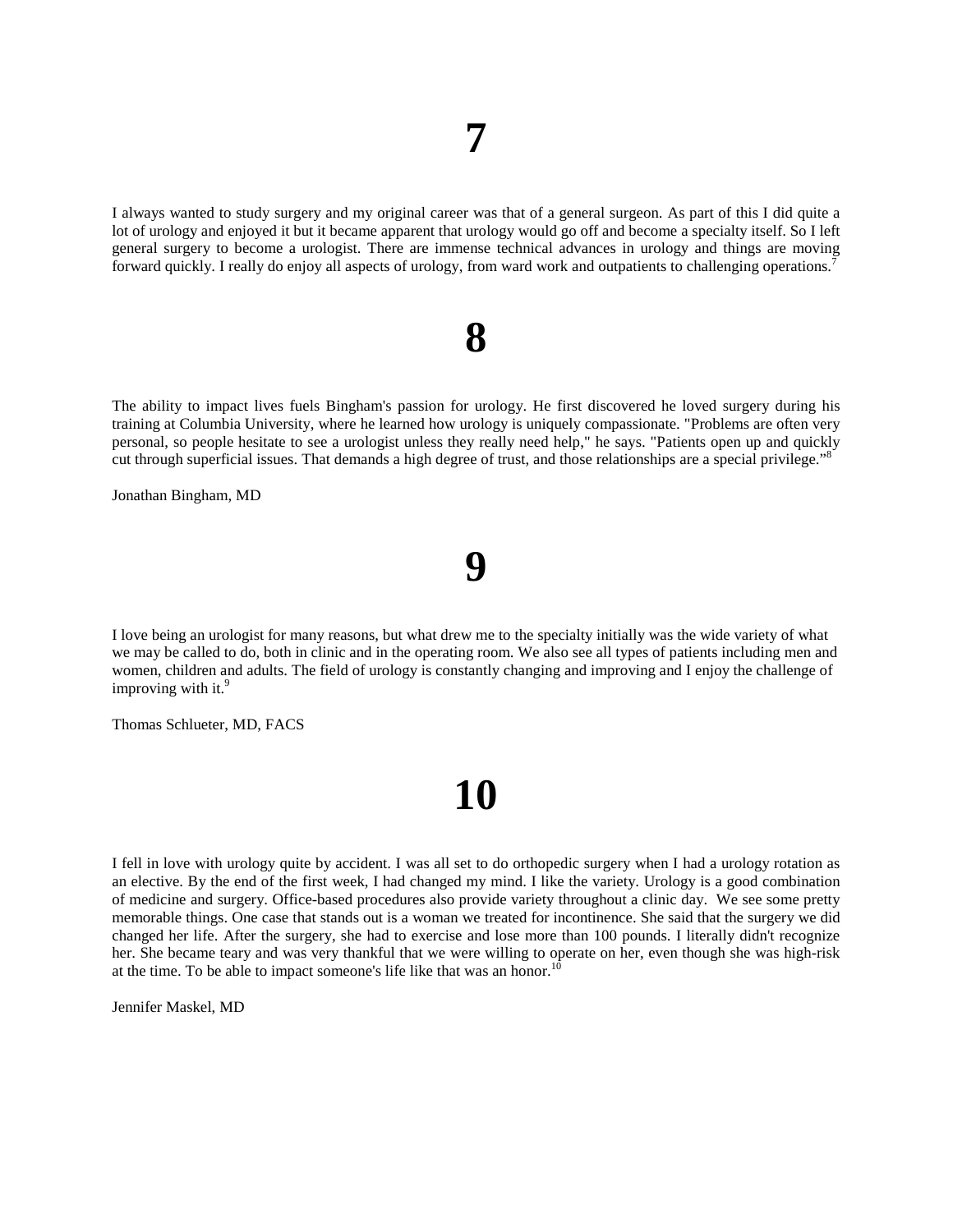In my third year of medical school, during a urology rotation, I was moved and influenced by the quiet and unassuming Dr. David Uehling, an attending in pediatric urology. I found pediatric urology to be the most appealing choice because it combined surgery and pediatrics, the two specialties to which I was most attracted.<sup>10</sup>

Donald Nguyen, MD

### **12**

I found that I just loved pediatric urologic surgery. I was very interested in fine reconstructive surgery, and I love children. I really feel I have the appropriate temperament that is well suited for this pediatric specialty.<sup>1</sup>

Earl Cheng, MD

### **13**

I understand how challenging and difficult it can be for patients to seek care for urological problems. They want to be treated like people, not a medical code or a number on a chart. From the patient's perspective it's obviously a very personal, intimate matter to discuss such issues with a stranger. It takes a great deal of trust, and I repay that trust by acknowledging my patients' concerns, listening to their questions, and caring for them in a respectful manner," he added. "It's gratifying when I can see the change that a person, one of my patients, experiences when we have been able to resolve a problem that they may have had to endure for months or even years. Seeing the impact on people is very meaningful. That's why I went into medicine; that's why I love what I do," concluded Dr. Gricius.<sup>12</sup>

Dr. Jonas Gricius

### **14**

Pediatric Urology was a natural fit for me. Very early on, I recognized that working with children in medicine would be important for me. I had always had a strong desire to work with children and had taken positions as a camp counselor as a young adult to integrate that world into my life. In addition, my undergraduate degree was in mechanical engineering. Urology is a specialty that is very technology-oriented in terms of the instruments that we use and our interest in leveraging improvements in technology to provide surgeries that are minimally invasive. Although I left my undergraduate years knowing that a career solely working with mechanical devices alone would not fulfill me, urology was a field where I could bring the human aspect and my interest in technology together.<sup>13</sup>

Dr. Chester Koh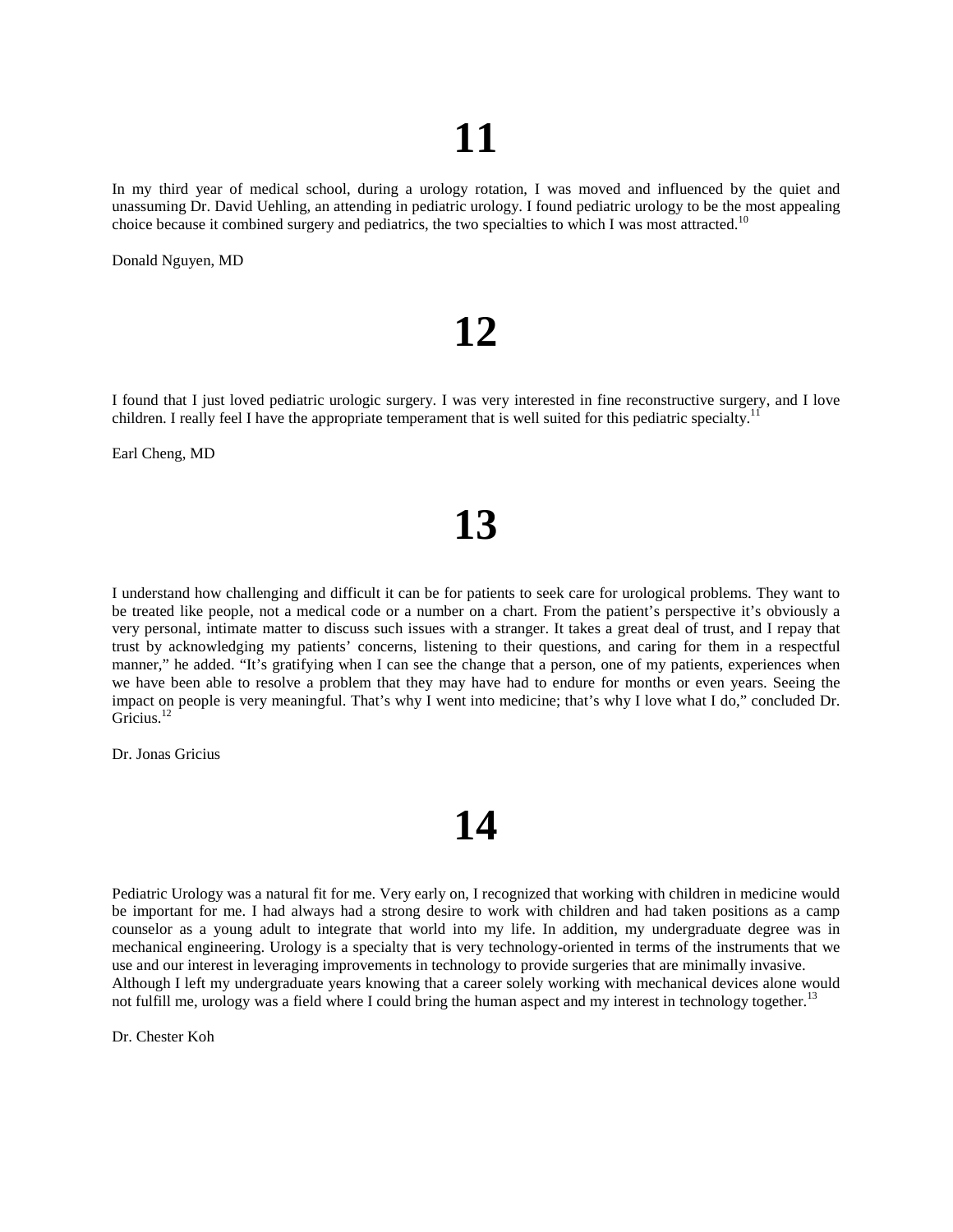It was in medical school that he became interested in his specialty, urology. Hedgepeth said he chose to research urology subjects because he knew many family members who suffered from kidney stones. As he worked with urologist Martin Resnick for a research project, he realized he'd found what he liked best. "It was during that process that he invited me to see a surgery. I saw a partial nephrectomy, and I was sold on the specialty," Hedgepeth said. "I am a visual spatial thinker, so surgery offers me a way to think and solve problems in three dimensions. Another thing that I love about urology is the immediate connection you have with patients, though it's still a surgical specialty that requires a high level of skill," he added. $14$ 

Dr. Ryan Hedgepeth

#### **16**

In Urology, the patients we care for are generally well and there are usually direct answers to their problems. I like helping people get better. There is a lot of self-satisfaction in that. And I love surgery. I think it is something innate. I like working with my hands.<sup>15</sup>

Dr. Thomas McNamara

I was drawn to urology because of the breadth of issues encountered, from the simple to the extremely complex, the purely medical to the purely surgical.<sup>16</sup>

**17**

Dr. Brian Shaffer

### **18**

For Dr Cathy K. Naughton, Assistant Professor of Urology at the Washington University School of Medicine, she credits her interest in urology to three factors: exposure to the field, process of elimination, and role models. "It takes one person to spark your interest in something," Naughton said. "Mentorship is key." Relating to the people in the field is just one of the many reasons to pursue a career in urology. The broad range of surgeries performed, the lifestyle, research and technology, specialization, and flexibility within urology are some other factors that make the field attractive. People going into surgical fields generally mention qualities like enjoying working with their hands and valuing team-work. Having a strong interest in surgery is one of the most important reasons to enter into urology. $17$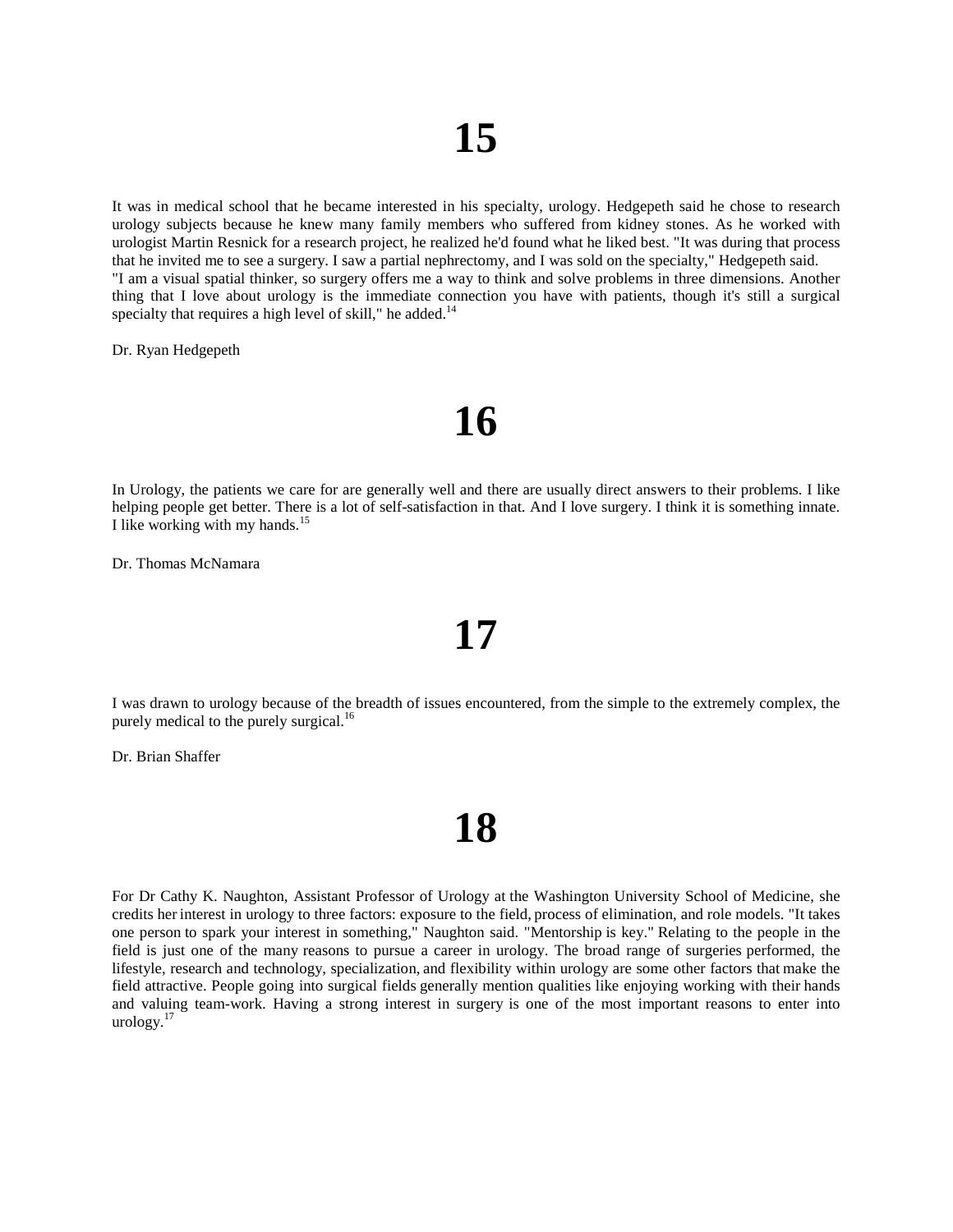Why did I choose urology? It was more a case of urology chose me. As soon as I was exposed to its varied, dynamic and constantly evolving nature, I knew I wanted to pursue a career in a specialty ensuing maximal job satisfaction. It's a noble vocation, often dealing with sensitive patient issues. No two days are the same, and operating lists are wide and varied as are its on calls. It's a mentally and physically demanding specialty but one where you can really make a difference to peoples' lives.<sup>18</sup>

From *The Hands-on Guide to Surgical Training* by Matthew Stephenson

## **20**

There was a lot of stone surgery that inspired my fascination with renal stones and with urology as a discipline. A patient would come in with excruciating pain and a big kidney stone, you would do a 40-minute operation, and the patient would pain-free. In addition, you could search for an explanation of why the kidney stone formed in the first place. You operated on patients with cancer who were not terminally ill. You saw patients with obstructive uropathy and who couldn't urinate and you could relieve them with endoscopic surgery. You also did diagnostic work.<sup>19</sup>

From *Life After Medical School: Thirty-two Doctors Describe How They Shaped Their Medical Careers* by Leonard Laster